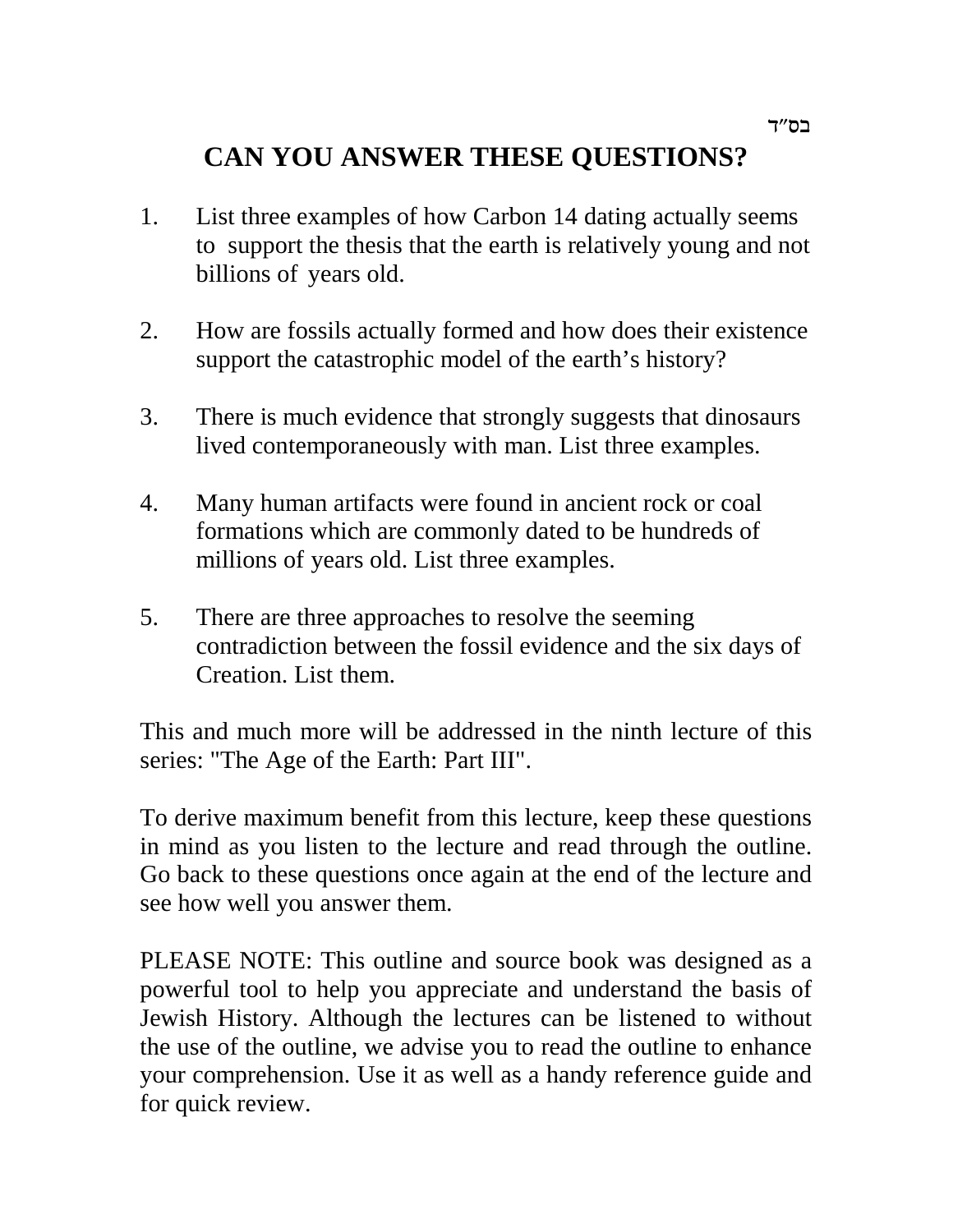## THE EPIC OF THE ETERNAL PEOPLE Presented by Rabbi Shmuel Irons

### Series XI Lecture #9

## THE AGE OF THE EARTH: PART III

#### The Length of the Six Days of Creation I.

A.

,אמר רב יהודה אמר רב: עשרה דברים נבראו ביום ראשון, ואלו הן: שמים וארץ, תהו ובהו אור וחשך, רוח ומים, מדת יום ומדת לילה. שמים וארץ ־ דכתיב (בראשית א׳) בראשית ברא ,<br>א–להים את השמים ואת הארץ, תהו ובהו ־ דכתיב (בראשית א׳) והארץ היתה תהו ובהו אור וחשך, חשך דכתיב (בראשית א') וחשך על פני תהום, אור ־ דכתיב (בראשית א') ויאמר x–להים יהי אור. רוח ומים ־ דכתיב (בראשית א׳) ורוח א–להים מרחפת על פני המים. מדת יום ומדת לילה ־ דכתיב (בראשית א׳) ויהי ערב ויהי בקר יום אחד. חגיגה יב.

Rav Yehudah said that Rav said: Ten things were created the first day, and they are as follows: heaven and earth, Tohu [chaos], Bohu [desolation], light and darkness, wind and water, **the measure of day and the measure of night**. Heaven and earth, for it is written: In the beginning G-d created heaven and earth. Tohu and Bohu, for it is written: And the earth was Tohu and Bohu. Light and darkness: darkness, for it is written: And darkness was upon the face of the deep; light, for it is written: And G-d said, Let there be light. Wind and water, for it is written: And the wind of G-d hovered over the face of the waters. **The measure of day and the measure of night**, for it is written: And there was evening and there was morning, one day. **Chagigah 12a**

### B.

') שאולי אותם הימים של ימי בראשית כל יום שנה אחת חציו ערב וחציו בקר. ס מעשי ד' מר' אליעזר אשכנזי

Perhaps each of those days of creation lasted a year, half of it in the evening and half of it in the morning. **Sefer Maaseh HaShem, HaGaon R. Eliezer Ashkenazi (Chief Rabbi of Cracow who died in 1587)**

וְאִישׁ כִּי יִמְכֹּר בֵּית מוֹשֵׁב עִיר חוֹמָה וְהָיִתָה גִּאָלָתוֹ עַד תֹּם שִׁנַת מִמְכָּרוֹ יַמִים תְּהִיֵה **גאלתו.** ויקרא כה:כט

And if a man sells a dwelling house in a walled city, then he may redeem it within a whole year after it is sold; within a full year (*yamim*) may he redeem it. **Lev. 25:29**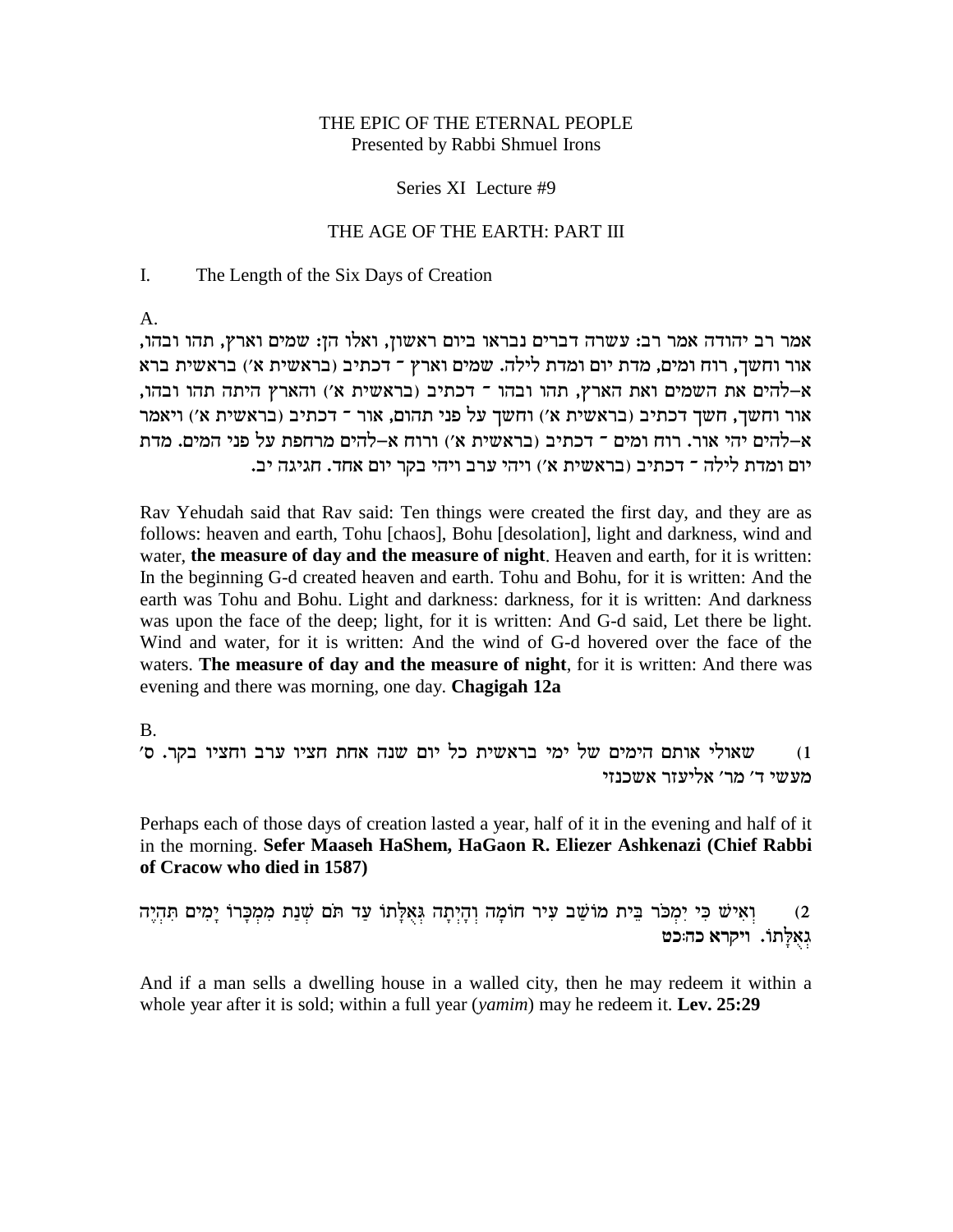$\overline{C}$ .

## ויהי ערב ויהי בקר יום אחד אלו אלף שנים שהם יום אחד של הקב"ה שנאמר כי אלף שנים בעיניך כיום וגו' ס' בראשית רבתי לר"מ הדרשן נדפס בסוף מדרש פסיקתא רבתי

"And it was evening and it was morning, one day." This refers to the thousand years which are considered one day in [the eyes of] G-d, as it is stated (Psalms 90:4), "For a thousand years in Your sight are but like yesterday . . ." Sefer Beraishis Rabbasi, R. **Moshe HaDarshan** 

D.

```
ויהי ערב ויהי בקר יום הששי . . . רבי סימון בר מרתא עד כאן מונין למנינו של עולם מיכן
                         ואילך מונין למנין אחר. מדרש בראשית רבה ט:יד
```
"... and it was evening and it was morning the sixth day." (Gen. 1:31) ... Rabbi Simon bar Marta said: Up until now we counted according to the counting of the world. From now on we count according to a different counting. Medrash Beraishis Rabbah 9:14

Ε.

שביעית נזדווגה לו חוה, שמינית עלו למטה שנים וירדו ארבעה. סנהדרין לח:

In the seventh hour, Eve became Adam's mate; in the eighth, they ascended to bed as two and descended as four. Sanhedrin 38b

 $\Pi$ . The Epoch Before the Six Days of Creation

## $A<sub>1</sub>$

אר״י בר סימון יהי ערב אין כתיב כאן אלא ויהי ערב מכאן שהיה סדר זמנים קודם  $(1)$ לכן א״ר אבהו מלמד שהיה בורא עולמות ומחריבן עד שברא את אלו אמר דין הניין לי יתהון לא הניין לי א״ר פנחס טעמיה דר׳ אבהו וירא א–להים את כל אשר עשה והנה טוב מאד דין הניין לי יתהון לא הניין לי: מדרש בראשית רבה פרשה ג׳ פסקה ז׳

Rabbi Yehudah b. Simon said: Scripture does not state, "Let there be evening," but rather, "It was evening." From here we see that time existed beforehand. Because of this, Rabbi Abahu said: This teaches us that He created worlds and destroyed them until He created these. He said, "I have pleasure with these and I didn't have pleasure with the others." R. Pinchas said that the basis of R. Abahu's statement is the verse, "And G-d" saw every thing that He had made, and, behold, it was very good." This pleases Me whereas the others did not. Medrash Beraishis Rabbah Parshah 3 Piska 7

ויהי ערב ויהי בוקר, יהי אין כתיב אלא ויהי, אלא מכאן שסדר זמנים היה קודם לכן  $(2)$ וזה בונה עולמות ומחריבן החורבן הוא אלף שנים שמיטה והבנין שיתא אלפי שני הוי עלמא דין הניין לי ודין לא הניין לי. ספר הפליאה

"And it was evening and it was morning" (Gen. 1:5) It is not written, "Let there be evening," but rather, "It was evening." From here we see that time existed beforehand. He created worlds and destroyed them. The destruction lasted for a period of a thousand years, a Shemitta, and the state of construction lasted for six thousand years. This is the meaning of, "I have pleasure with these and I didn't have pleasure with the others." Sefer **HaPeliah**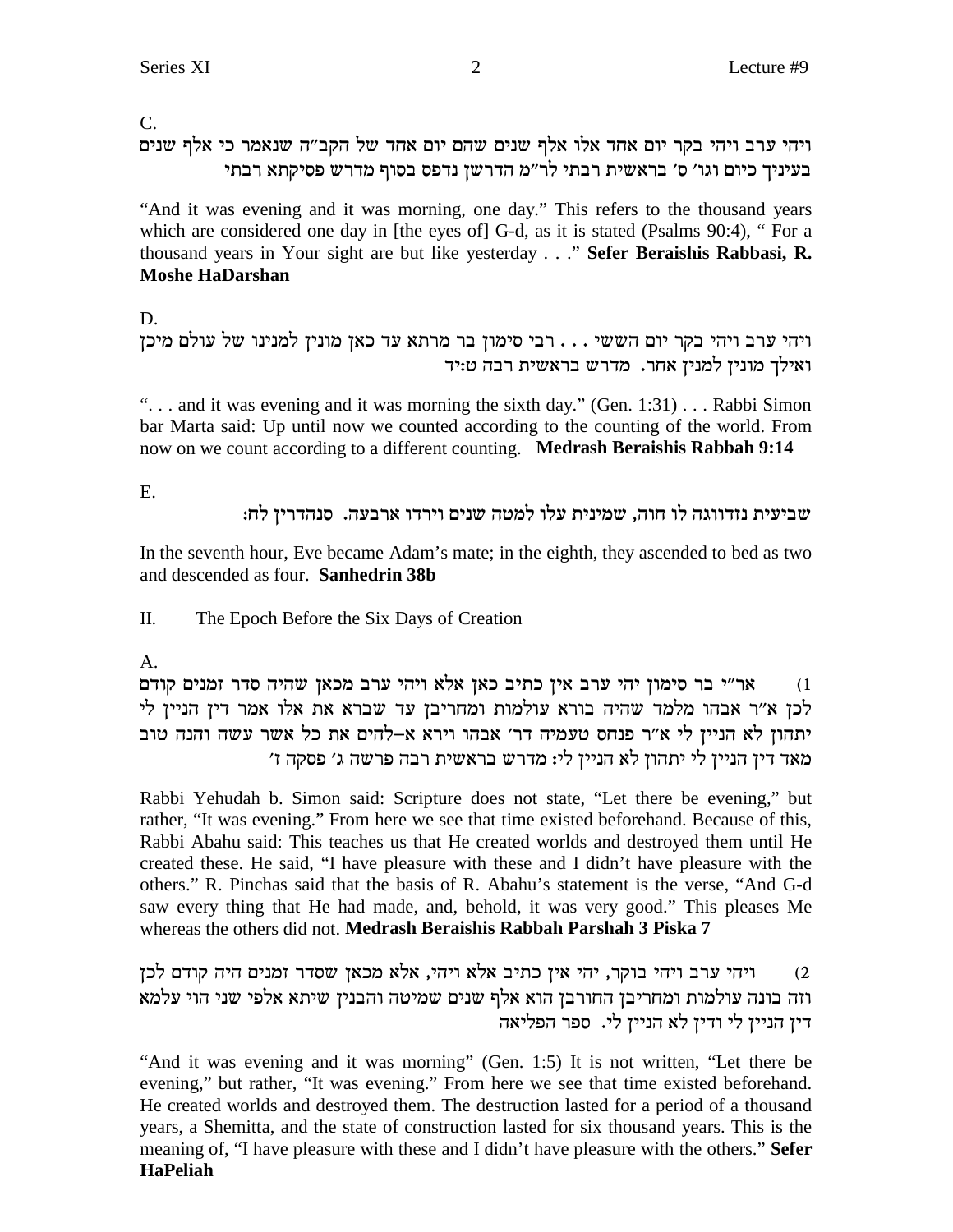$C_{\cdot}$ וימח את כל היקום. נמחו הגופות ודייק הכתוב אשר על פני האדמה דוקא אלו שהיו מונחים על פני האדמה. אבל נשתיירו כמה גופות שנפל עליהם עפר הרבה ע״י שטף המים ונשארו הגופות קיימין. והן הנה עצמות שמוצאין חופרי ארץ ומוצאין עצמות מבריות שלא נמצא עתה בעולם. ומזה שפטו הרבה שהי׳ לפני בריאה זו עולם אחר ואז היו בריות אחרות. ובאמת יש בב״ר כ״פ על המקרא והנה טוב מאד מלמד שברא הקב״ה עולמות ומחריבן ואמר דין הניין לו ודין לא הניין לו. וכ"ה בזוה"ק ויקרא עה"כ ואם זבח שלמים קרבנו מ"מ קשה לדעתי לומר כן שהרי מבואר בשמ״ר פ׳ ל׳ אלה תולדות השמים והארץ מה פסל שהי׳ בורא עולמות והי׳ מסתכל בהן ולא היו ערבים עליו ומחזירן לתהו ובהו. וא״כ לא נשתיירו מהם שירד ופליט. אלא נראה שהעצמות האלה המה מלפני ימי המבול. ואע"ג שנמצאים באקלים שאינם חיים שם זה נעשה ע"פ ששינו את דרכם על הארץ לפני המבול והלכו למקום אחר. 

## HaChaim, 1842

This is what the Torah meant by the term "Beraishis", in the beginning. It meant that at the very beginning of all beginnings, G-d created the heavens, which means the ether which fills the entire expanse of the visible universe and the earth, which is referring to the sphere of the earth. Afterwards, the Torah skips all of the events that happened to the previous worlds, for it is pointless now for us to know the details. But the Torah does tell us that the earth was empty and void etc., meaning that the world reverted back and became destroyed and desolate, as the Targum Yonasan ben Uziel states, "and the land was empty and unoccupied by people. His intention was that the earth did not become totally destroyed and cease to exist, but rather through the will of the Divine, may His name be exalted, the world received a great blow through immense hurricane winds . . . which confounded the holy order of nature through fire and water, and thereby there was darkness upon the deep water.... HaRav HaGaon R. Yisrael Lipschitz, Drush Ohr

וזהו שסיפרה התורה בראשית ר"ל בהתחלות כל התחלות ברא א–להים את השמים הוא העטהער הממלא כל חלל העולם הנראה ואת הארץ הוא כל כדור הארץ ואח״כ תדלג התורה על הקריות שנתהוו בסדרי העולם הקדום שאין נפקא מינה לנו השתא בזה כלל. אבל סיפרה לנו והארץ היתה תהו ובוהו וגו׳ ר״ל חזרה ונתהווה חריבה ושוממה וכמ״ש בתרגום יב״ע וארעא הות צדיא וריקניא מבני אנשא שכוונתו שלא נחרבה ונתבלה ממציאות לגמרי רק שע״י רצון עליון יתשו״י קבלה דחיפה ברוח סועה וסערה עושה דברו ונתבלבלו סדרי הטבע הקדוש באש ובמים ונהווה חושך ע"פ תהום. . . . דרוש אור החיים, הרה"ג ר $v$ יאל ליפשיץ

 $\mathbf{B}$ .